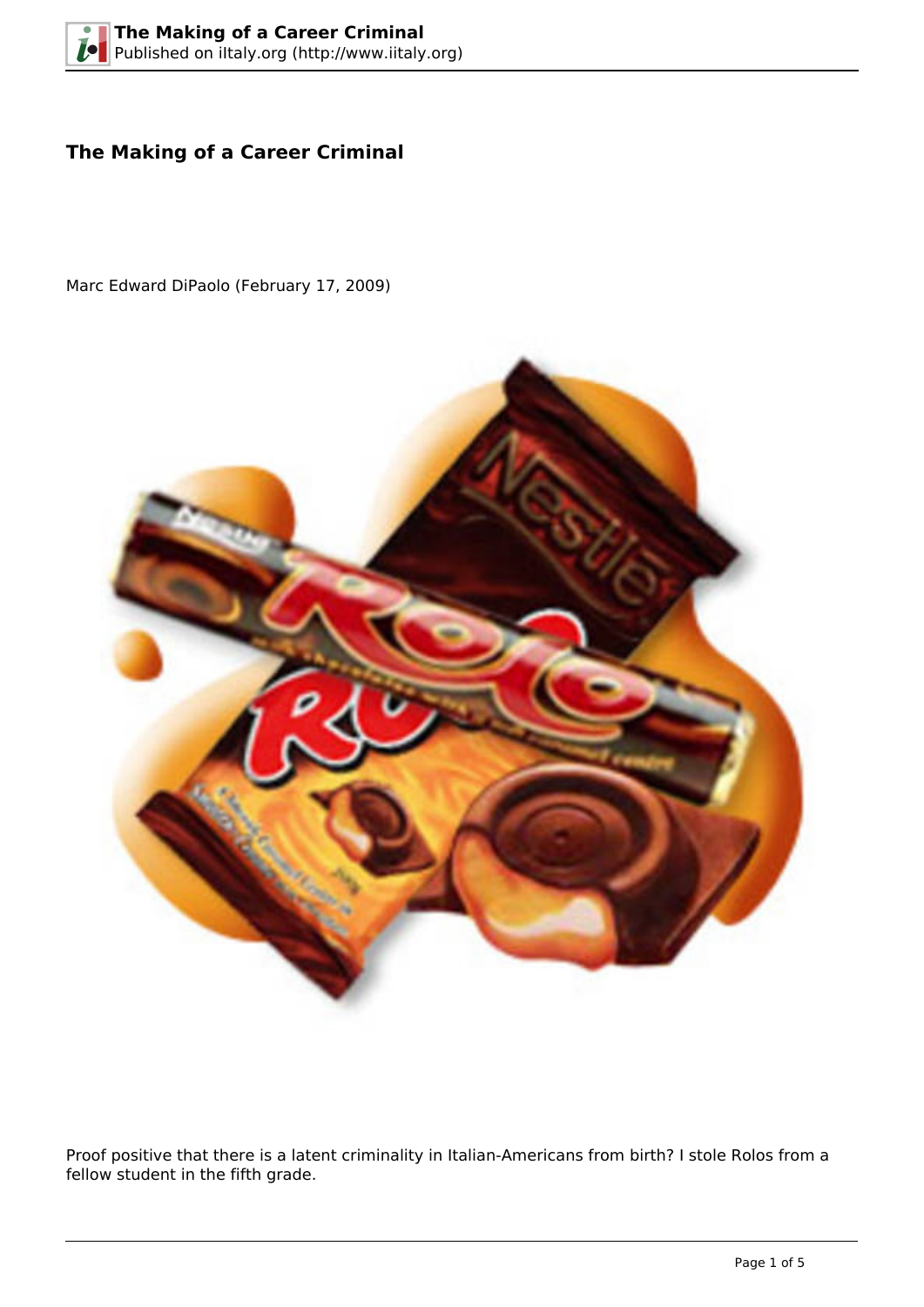

I recently took an on-line personality test that revealed that I have the rarest personality type in the world: Intuitive-Thinking-Feeling person. According to the website, this is a character type I share with Eleanor Roosevelt, Ghandi (or is it Gandhi?), and Susan Sarandon. I'm very excited about this revelation. I also learned, in a test called, "Which Jane Austen character are you?" that I am Marianne Dashwood. Well, she's emotional and romantic and so am I. Makes sense. After taking several more of these silly tests, I have determined that one of my favorites is the "Which superhero are you?" test. According to this test, I have the same personality as Spider-Man. This test also revealed that, should I ever turn to crime, or to evil, I would be very much like the Joker. This is a somewhat frightening revelation given how scary the Joker was in the film The Dark Knight, but I am not overly concerned that I will turn to evil any time soon.

The first thing I have going for me is the fact that I have the same persoanlity type as one of the world's most respected pacifists. Go me! Not much of a chance of a pacifist turning evil!

The second thing I have going for me is that I feel too guilty when I do something wrong to ever regularly do the wrong thing. Call it an over-sensitive disposition. Call it Catholic guilt. Call it being wimpy. Whatever you like. I like to call it being wicked cool. But I rarely lie, cheat, or steal. Here's why.

When I was in fifth grade, I was in an advanced curriculum in which my class, and others in PS 54, switched teachers by subject, at least one year in advance of students in other Staten Island schools, who had to wait until middle-school to get subject-oriented teachers. So my class would have the science teacher, Mr. Lord, as a homeroom teacher, and, when it was time for other subjects, we would visit other teachers in their homerooms. We went to Mr. Dugan's room for social studies, visited Mr. Motouchin in his room for science, and sauntered over to Mrs. Schuler's room for math. One fateful day, when Mr. Lord's charges were taken over to Mrs. Schuler's math classroom, I sat in a desk that was reserved for a student named Boris during homeroom periods. I was borrowing his desk because Mrs. Schuler was his homeroom teacher, and I was to be a student of hers for only an hour as I studied math, along with my other, fellow "gifted" students.

I was never very good at math, and Mrs. Schuler quizzed us regularly on the multiplication tables. Even though she repeated questions each week, just to make sure the kids who got the questions wrong at first would eventually remember the right answer, I had to take her quiz about six times before I finally remembered that 12 times 12 is 144. To this day, thanks to those regular quizzes, this is one of the few math problems I recall the answer to. (Well, I can be reasonably sure that both 2 plus 2 and 2 times 2 are 4, and that anything times 0 is zero. Otherwise, don't press me on math stuff.

Anyway, I was sitting at Boris' desk and noticed his bagged lunch. I was curious to compare the contents of his bag lunch to the one that mom packed for me, so I peeked inside when nobody wa slooking. Lo and behold, Boris had something in his bag that mom had yet to ever pack for me. One of my favorite chocolates. Rolos! I was so jealous. I saw his Rolos and I wanted them for myself.

As near as I can recall, up until that point, I had never stolen anything.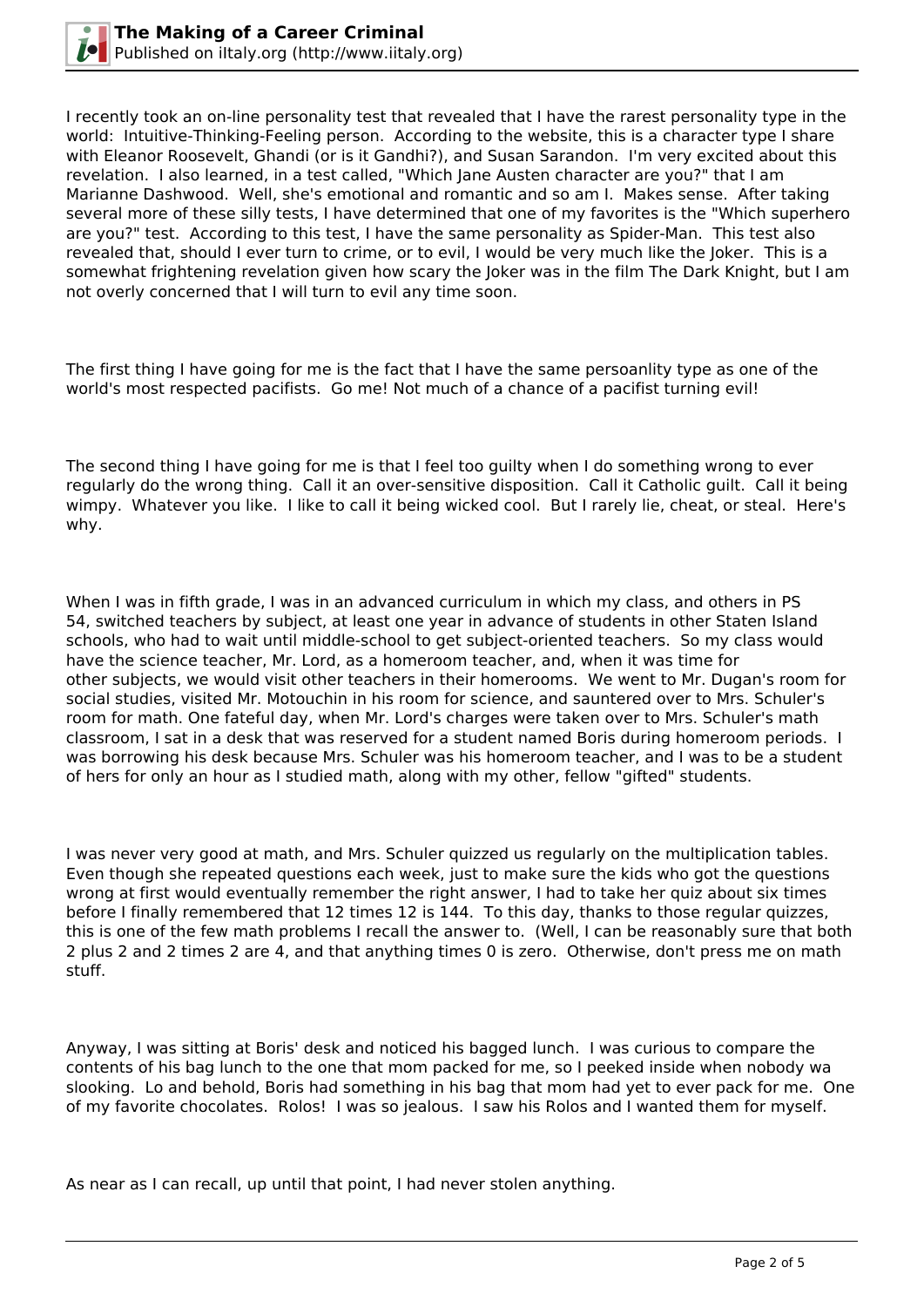Um ... I might have wandered out of Toys R Us with a ball once because I had so much fun playing with it, I forgot to put it back.

So I stole that ball, but kind of by accident. This time would be the first time I'd have stolen anything on purpose. And I did it partly because I loved Rolos and partly to see if I'd get caught.

Ta da!

Got 'em.

Ate 'em after class.

DE-LICIOUS!

And then the guilt set in.

For three months, I was sorry I ate the Rolos. And, whenever I saw Boris in the hallway, I worried that he had suffered from the lack of his Rolos. I wondered if he suspected me. I felt an overwhelming sense of guilt. I needed to confess. But how would he react?

I thought about it.

I needed to come clean. I couldn't live with the guilt any more. But would he hit me? Boris was, after all, an early grower, and was nine feet taller than most fifth graders, myself included. So I was scared of him. But I consoled myself with the knowledge that most people probably accept heartfelt apologies because refusing a heartfelt apology is kind of mean, isn't it?

So I approach Boris one day and said, "I'm sorry, Boris. I did something bd to you and owe you an apology."

Here's the funny thing. Boris didn't know me from a hole in the wall, so he was understandably confused. The different 5th grade classes in PS 54 had little dealings with one another and I only knew who he was because he was the school giant.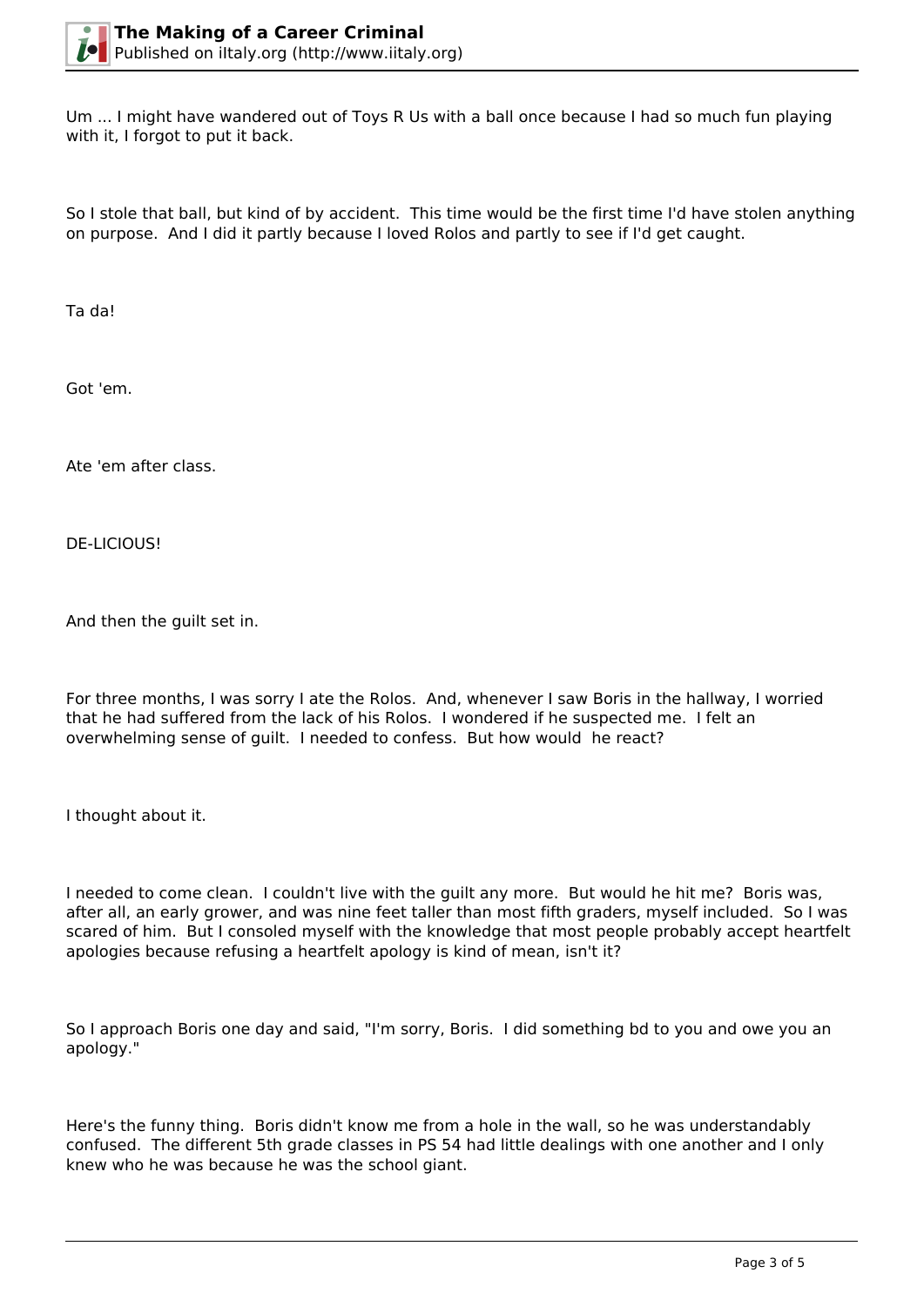"What?" he asked, looking down on me from above.

"Did you have some Rolos in your lunch that went missing a few months ago?"

His face reddened visibly. "YEAH?"

"Well, I snuck them out of your bag and ate them. Because I really love Rolos. But I feel bad about it, and I'm sorry."

"THAT WAS YOU?!"

Oh ... he remembered the theft of the Rolos. And was mad. I was hoping he forgot, or remembered but had time to get over it and it wasn't a big deal three months later. But his anger suggested a deep resentment that he had been nursing for months as I had been nursing guilt. I imagined him playing detective, trying to uncover who ate his Rolos. I imagined him accusing all the other members of his homeroom class, not realizing that it was an interloper who had stolen his prize Rolos. How could he live with the uncertainty? What kind of blow had I dealt to the trust he had for his classmates? How violated had he felt by the theft?

His awful expression hinted at a great pain.

THIS WAS MY DOING.

"I'm really sorry, Boris."

"YOU ARE NOT FORGIVEN!" Boris declared, and walked away shaking his head, clenching his fists at his side.

At least he didn't hit me, I thought. Looked like it for a minute.

And so, ever since then, I have avoided sinning against my fellow man, in memory of the pain that I had caused Boris.

And Boris, if you are reading this now...